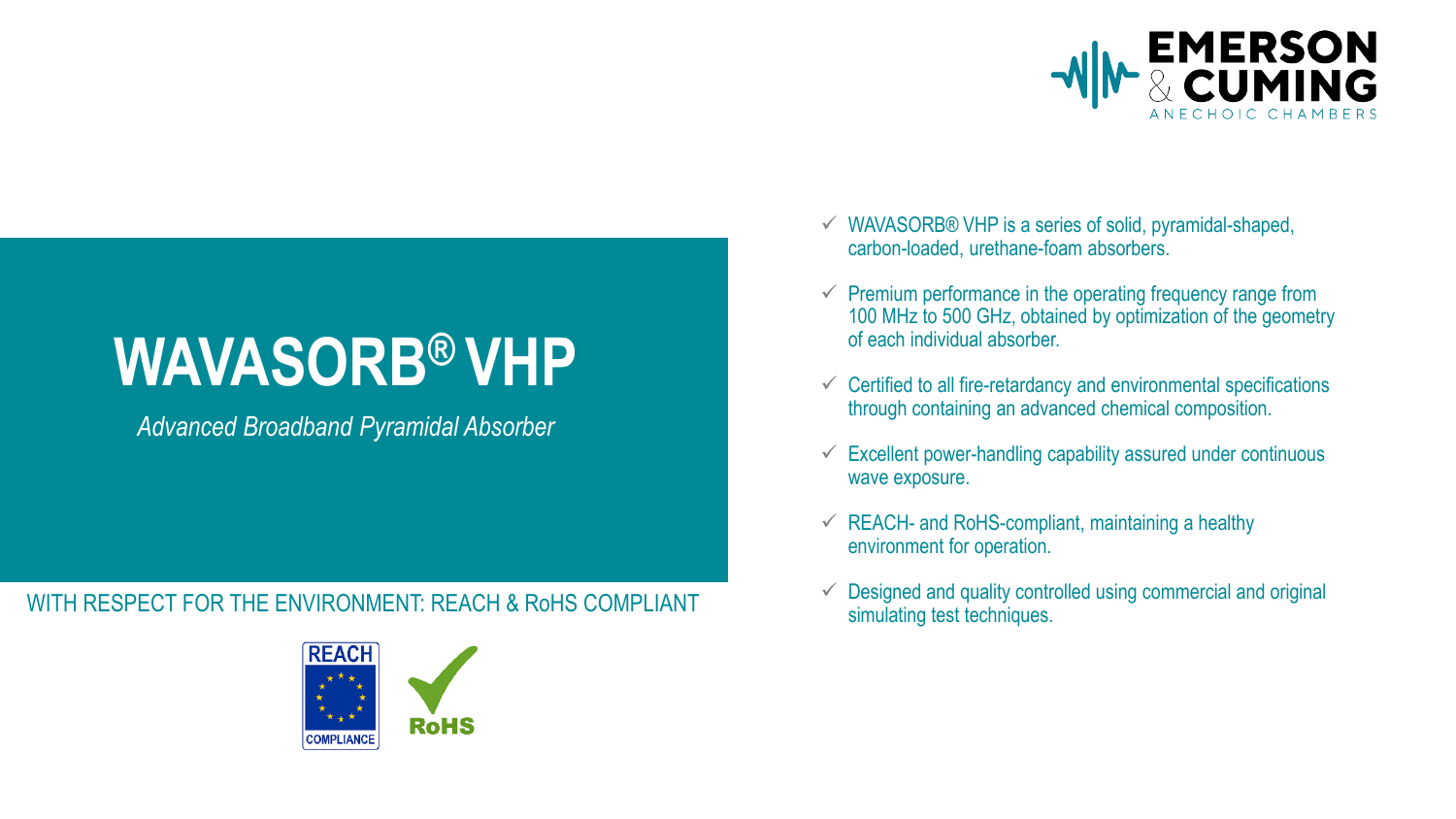### Installation Methods and Chamber Validation **Applications**

WAVASORB® VHP is typically bonded to metallic surfaces using E&C Adhesive 13111.

For easy exchange, modular installation techniques are available using velcro-fasteners or plate & rail mounting to achieve perfect geometry and alignment, compatible with any type of shielding.

Robust, walkable floor absorber versions (WAVASORB® VHP-FL) are available in different grades to provide ample access to the equipment.

E&C Anechoic Chambers has developed VSWR Field-Probe measurement techniques for anechoic chamber validation, verifying the chamber performance at the system level.



WAVASORB® VHP is the preferred solution\*

- \* for the anechoic chamber lining of:
- Far-Field & Near-Field facilities;
- $\checkmark$  Compact Antenna test ranges;
- Rader Cross Section (RCS) facilities;
- Electronic Warfare (EW) test ranges;
- Wireless Over-The-Air (OTA) measurement systems;
- $\checkmark$  (Small) test boxes;
- Millimeter-wave applications up to 500 GHz.
- \* for various floor configurations whilst complying with all EMC standards.

**EMERSON** 

\* for use in all regions of anechoic chambers.

*Multiple variables go with our WAVASORB® VHP-absorbers, e.g. plastic coating, painting/coating colours, self-adhesive tape factory-installed, … For more information on variables, contact your local sales representative.*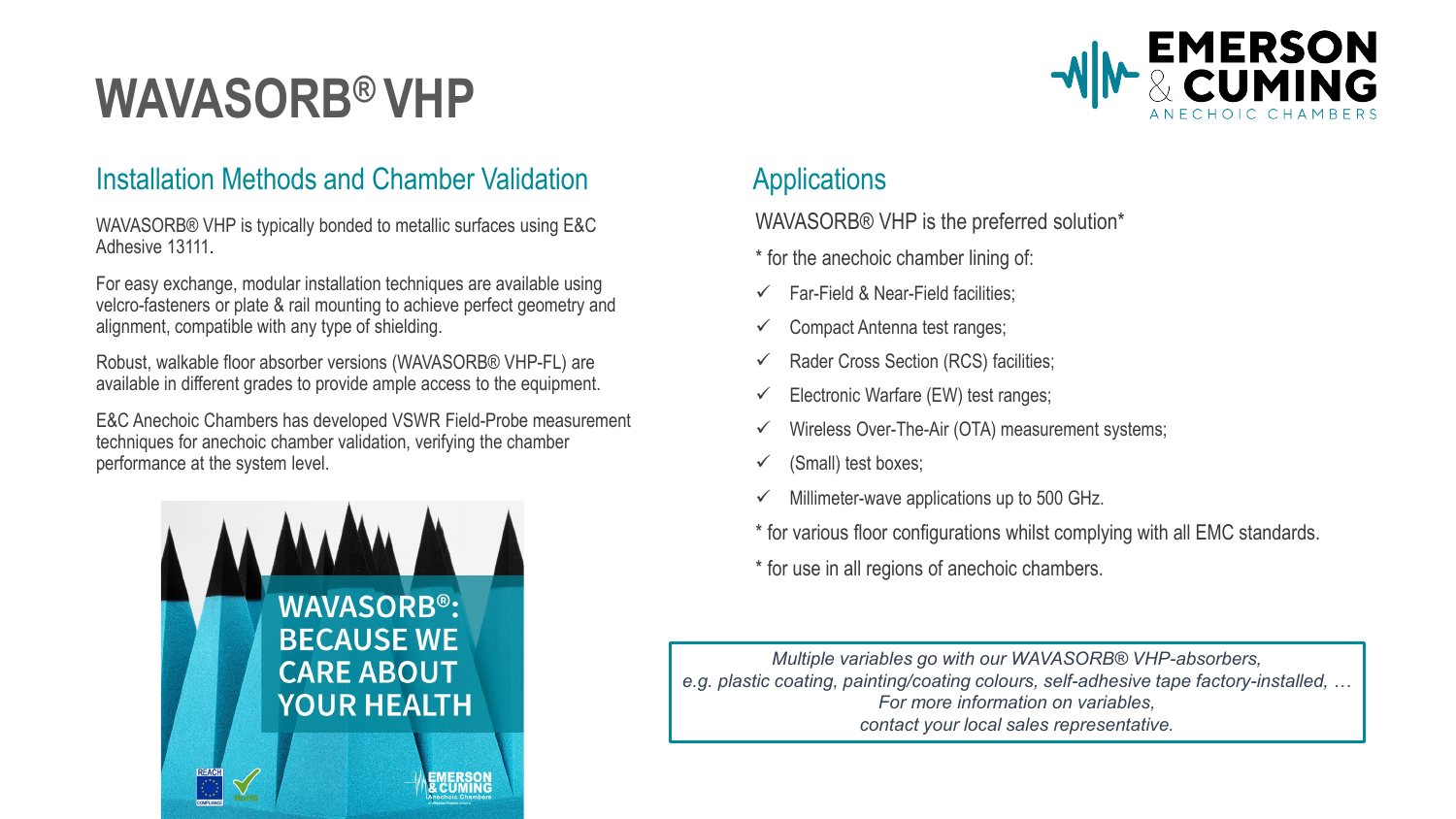

| Handling Temperature(1)                                                                                | $+5^{\circ}$ C to $+35^{\circ}$ C                                                                                             |
|--------------------------------------------------------------------------------------------------------|-------------------------------------------------------------------------------------------------------------------------------|
| <b>Humidity Range</b>                                                                                  | 30% to 70%                                                                                                                    |
| <b>Frequency Range</b>                                                                                 | 100 MHz up to 500 GHz                                                                                                         |
| Maximum Incident Power Density <sup>(2)</sup> 1,5 kW/m <sup>2</sup> , 0,98 W/in <sup>2</sup> , 750 V/m |                                                                                                                               |
| <b>Fire Retardancy Tests</b>                                                                           | According to:<br>- UL-94-HBF<br>- ISO 11925-2 Class E<br>- ISO 4589-2<br>- DIN 4102-1 Class B2<br>- NRL 8093 Tests 1, 2 and 3 |
| <b>Environmental Testing</b>                                                                           | Compliant with:<br>- IEC 60068-2-1 Test Ab<br>- AATCC 30-IV (2004)                                                            |
| <b>REACH compliant</b>                                                                                 | According to EC 1907/2006                                                                                                     |
| <b>RoHS</b> compliant                                                                                  | According to 2015/863/EU                                                                                                      |
| <b>Quality control</b>                                                                                 | <b>IEEE Standard 1128</b><br><b>ISO 9001</b>                                                                                  |
| <b>Product life</b>                                                                                    | +25 years under controlled environment                                                                                        |

*(1) Depending on the application, the absorber can withstand temperatures of +90°C,* 

*for more information, contact your sales representative (2) Depending on duration & frequency, for more information, contact your sales representative*

## Characteristics **Physical properties**

|                      | <b>Standard Color(1)</b> | Standard footprint <sup>(2)</sup> |
|----------------------|--------------------------|-----------------------------------|
| <b>WAVASORB® VHP</b> | Light blue               | 61 cm x 61 cm                     |

*(1) Contrast colours available on request / black tips as of 18-inch absorbers*

*(2) The above-mentioned dimensions have a tolerance of +/- 6 mm*

|                         | Total height <sup>(1)</sup><br>(cm) | Nominal weight $(2)$<br>(kg) | <b>Number of pyramids</b><br>per piece |
|-------------------------|-------------------------------------|------------------------------|----------------------------------------|
| <b>WAVASORB® VHP-2</b>  | 5,6                                 | 1,3                          | 1.024                                  |
| <b>WAVASORB® VHP-4</b>  | 10,2                                | 1,7                          | 256                                    |
| <b>WAVASORB® VHP-8</b>  | 20,3                                | 2,5                          | 81                                     |
| <b>WAVASORB® VHP-12</b> | 30,5                                | 3,1                          | 36                                     |
| <b>WAVASORB® VHP-18</b> | 45,7                                | 4,1                          | 16                                     |
| <b>WAVASORB® VHP-26</b> | 66,1                                | 6,3                          | 9                                      |
| <b>WAVASORB® VHP 36</b> | 91,4                                | 9                            | $\overline{4}$                         |
| <b>WAVASORB® VHP-45</b> | 114,0                               | 10.5                         | $\overline{4}$                         |

*(1) The above-mentioned dimensions have a tolerance of +/- 6 mm*

*(2) Weight values are subject to changes*

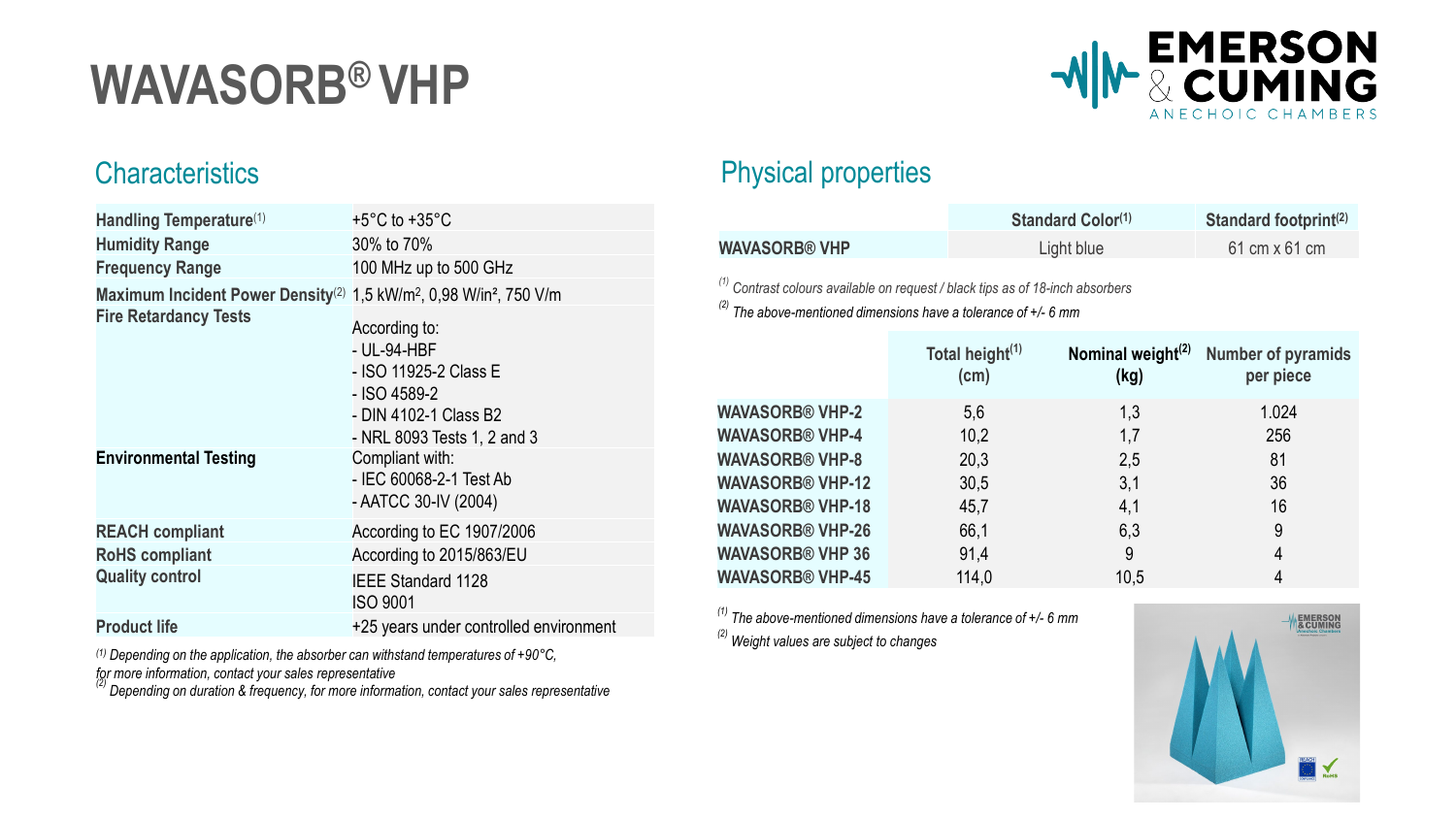

### Typical Reflectivity Performance at Normal Incidence & Measurement Techniques

WAVASORB® VHP is manufactured in well-defined batches and their reflectivity and fire-retardant properties are continuously monitored following internal ISO 9001 procedure.

WAVASORB® VHP is tested routinely in-house in the frequency range from 10 MHz to 9 GHz using a set of coaxial lines, waveguides and NRL Arch in accordance with the practice recommended in IEEE Standard 1128. In the GHz range, measurements are performed in the frequency range of 9 GHz up to 110 GHz inside a compact range facility of an external test house. Furthermore, WAVASORB® VHP offers favourable reflectivity properties at off normal angles of incidence with almost no reflectivity degradation up to 45 degrees.

|                         | <b>TYPICAL REFLECTIVITY (dB)</b> |                |                |          |          |                |          |          |          |           |           |               |
|-------------------------|----------------------------------|----------------|----------------|----------|----------|----------------|----------|----------|----------|-----------|-----------|---------------|
|                         | <b>100 MHz</b>                   | <b>160 MHz</b> | <b>200 MHz</b> | 300 MHz  | 450 MHz  | <b>800 MHz</b> | 1 GHz    | 3 GHz    | 6 GHz    | 12-18 GHz | 18-40 GHz | 40-110 GHz(2) |
| <b>WAVASORB® VHP-2</b>  |                                  |                |                |          |          |                |          | $-20 dB$ | $-25$ dB | $-40$ dB  | $-45$ dB  | $-55$ dB      |
| <b>WAVASORB® VHP-4</b>  |                                  |                |                |          |          |                | $-18$ dB | $-32$ dB | $-45$ dB | $-50$ dB  | $-55$ dB  | $-55$ dB      |
| <b>WAVASORB® VHP-8</b>  |                                  |                |                |          |          | $-20 dB$       | $-30$ dB | $-40$ dB | $-50$ dB | $-50$ dB  | $-55$ dB  | $-55$ dB      |
| <b>WAVASORB® VHP-12</b> |                                  |                |                |          | $-20$ dB | $-30$ dB       | $-35$ dB | $-45$ dB | $-50$ dB | $-50$ dB  | $-55$ dB  | $-55$ dB      |
| <b>WAVASORB® VHP-18</b> |                                  |                |                | $-20 dB$ | $-30$ dB | $-35$ dB       | $-40$ dB | $-50$ dB | $-50$ dB | $-50$ dB  | $-55$ dB  | $-55$ dB      |
| <b>WAVASORB® VHP-26</b> |                                  |                | $-20$ dB       | $-25$ dB | $-32$ dB | $-40$ dB       | $-45$ dB | $-50$ dB | $-50$ dB | $-50$ dB  | $-55$ dB  | $-55$ dB      |
| <b>WAVASORB® VHP-36</b> |                                  | $-20$ dB       | $-25$ dB       | $-30$ dB | $-40$ dB | $-45$ dB       | $-50$ dB | $-50$ dB | $-50$ dB | $-50$ dB  | $-55$ dB  | $-55$ dB      |
| <b>WAVASORB® VHP-45</b> | $-20 dB$                         | $-22$ dB       | $-25dB$        | $-35$ dB | $-40$ dB | $-45$ dB       | $-50$ dB | $-50$ dB | $-50$ dB | $-50$ dB  | $-55$ dB  | $-55$ dB      |

*(1) For more information, contact your local sales representative*

*(2) Measurements results as of 110 GHz available at request*